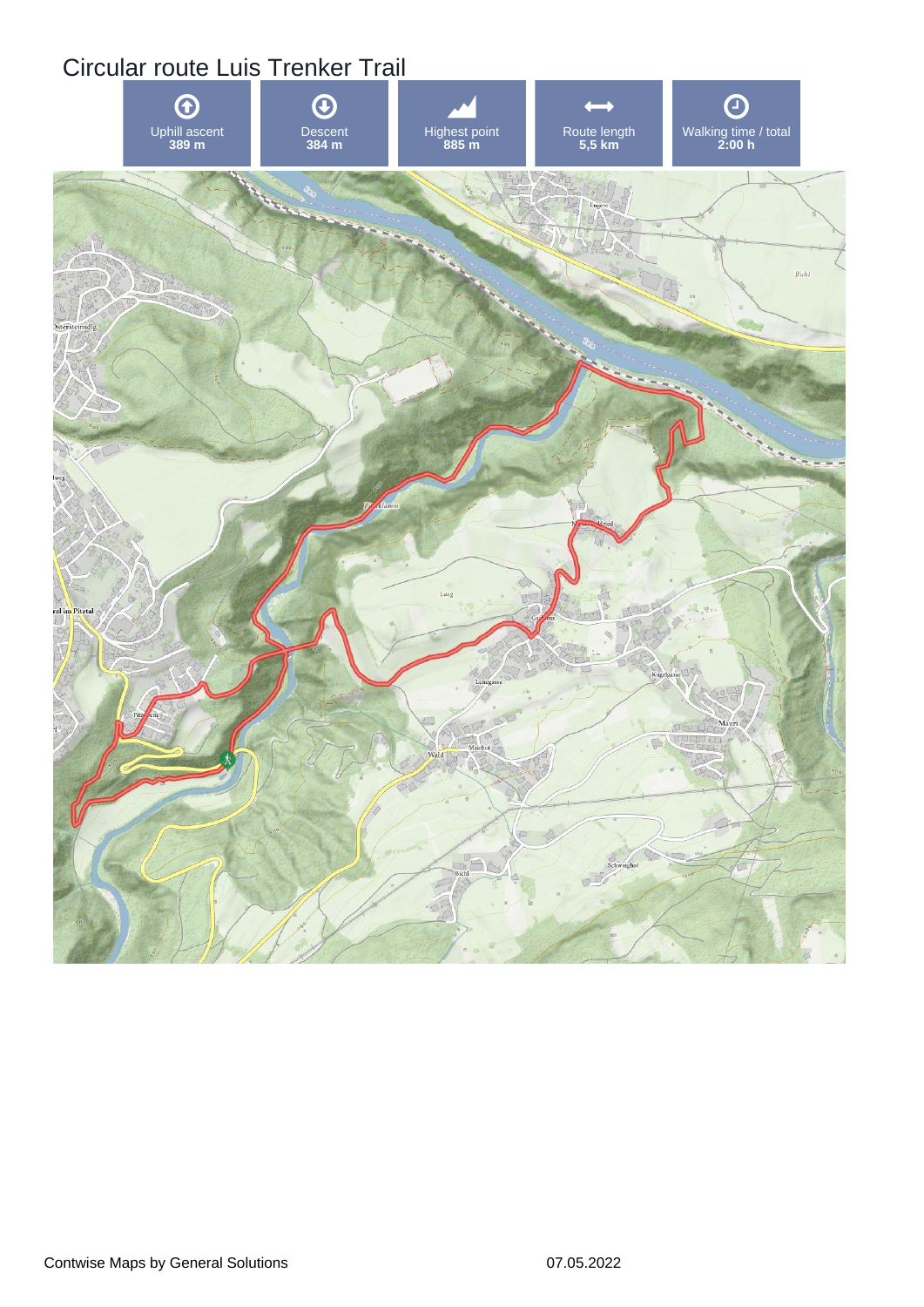## Circular route Luis Trenker Trail



## **f** Information

Destination point Starting point **Tourist information office Arzl Tourist information office Arzl**

Path surface

**asphalt, path**

## **A** Route type

☑ Circular hike

 $\mathbf F$  Family hike

Arrival **Take the bus till the bus stop Arzl Gemeindeamt.**

## **D** Description

From the starting point at the car park of the Luis Trenker Trail cross the road and walk along the popular path through the Pitzenklamm gorge. At the end of the Luis Trenker Trail, where the Pitze joins the Inn river, follow the tarmacked Inn valley cycle path (Inntalradweg) to the right to the entrance of the path of the gorge. This leads to the hamlet Wald /Niederried. At the fountain and the bus stop Wald Wendestelle follow the tarmacked side road on the right after approximately 100 metres that leads to a farm track. Follow it to the 94 m high suspension bridge. After crossing the bridge have a break at Bungy Stüberl. Refreshed, continue to walk on the side street Pitzenebene to the bus stop Arzl i.P. Pitzenebene. Then follow the path at the bus stop Parkplatz Bungy Stüberl down as it leads back to the starting point. Should you be afraid of heights continue to walk to the fire station from the hamlet Wald. From there turn right and follow the road to the end of the village. A forest path on the right will then take you back to the starting point. Caution, you will have to walk the last 100 m run along the roadside.